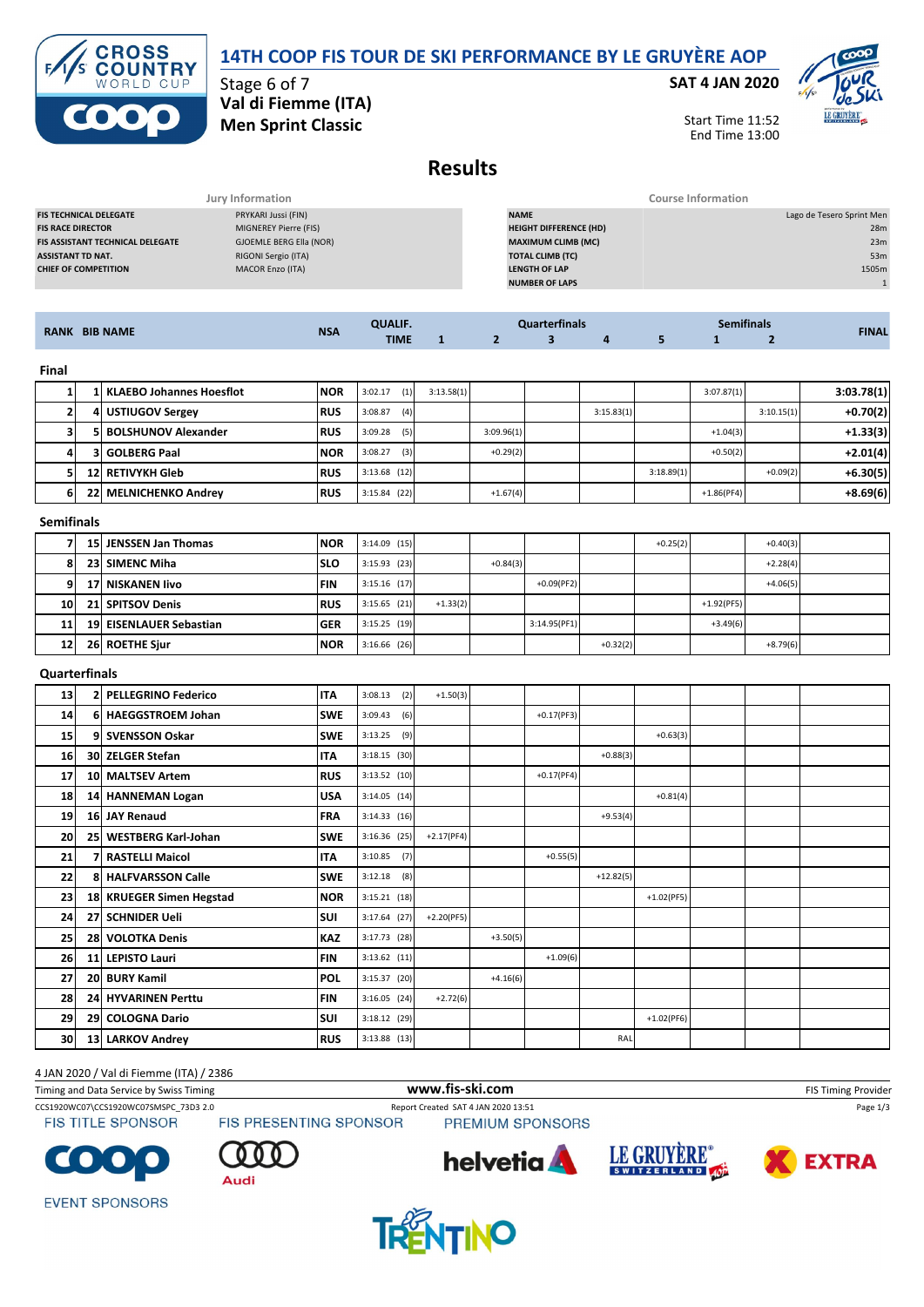## **14TH COOP FIS TOUR DE SKI PERFORMANCE BY LE GRUYÈRE AOP**



Stage 6 of 7 **Val di Fiemme (ITA) Men Sprint Classic**

**SAT 4 JAN 2020**



Start Time 11:52 End Time 13:00

# **Results**

| <b>RANK BIB NAME</b> |               | <b>NSA</b>                        | <b>QUALIF.</b> |                |              | <b>Quarterfinals</b> |                | <b>Semifinals</b> |   |              | <b>FINAL</b>   |  |
|----------------------|---------------|-----------------------------------|----------------|----------------|--------------|----------------------|----------------|-------------------|---|--------------|----------------|--|
|                      |               |                                   |                | <b>TIME</b>    | $\mathbf{1}$ | 2 <sup>1</sup>       | $\overline{3}$ | $4 \qquad \qquad$ | 5 | $\mathbf{1}$ | $\overline{2}$ |  |
|                      | Qualification |                                   |                |                |              |                      |                |                   |   |              |                |  |
| 31                   |               | <b>BACKSCHEIDER Adrien</b>        | <b>FRA</b>     | $3:18.15$ (31) |              |                      |                |                   |   |              |                |  |
| 32                   |               | <b>MANIFICAT Maurice</b>          | <b>FRA</b>     | 3:18.50 (32)   |              |                      |                |                   |   |              |                |  |
| 33                   |               | <b>BURMAN Jens</b>                | <b>SWE</b>     | $3:18.72$ (33) |              |                      |                |                   |   |              |                |  |
| 34                   |               | <b>ABRAM Mikael</b>               | <b>ITA</b>     | $3:18.75$ (34) |              |                      |                |                   |   |              |                |  |
| 35                   |               | <b>SALVADORI Giandomenico</b>     | <b>ITA</b>     | 3:19.07 (35)   |              |                      |                |                   |   |              |                |  |
| 36                   |               | <b>HOLUND Hans Christer</b>       | <b>NOR</b>     | 3:20.08 (36)   |              |                      |                |                   |   |              |                |  |
| 37                   |               | <b>RUEESCH Jason</b>              | SUI            | 3:20.09 (37)   |              |                      |                |                   |   |              |                |  |
| 38                   |               | <b>SANDSTROEM Bjoern</b>          | <b>SWE</b>     | $3:20.16$ (38) |              |                      |                |                   |   |              |                |  |
| 39                   |               | <b>MALONEY WESTGAARD Thomas</b>   | <b>IRL</b>     | 3:20.64 (39)   |              |                      |                |                   |   |              |                |  |
| 40                   |               | <b>BURY Dominik</b>               | <b>POL</b>     | 3:20.88 (40)   |              |                      |                |                   |   |              |                |  |
| 41                   |               | <b>LEHTONEN Lari</b>              | <b>FIN</b>     | 3:21.94(41)    |              |                      |                |                   |   |              |                |  |
| 42                   |               | <b>FELLNER Adam</b>               | <b>CZE</b>     | 3:22.00 (42)   |              |                      |                |                   |   |              |                |  |
| 43                   |               | <b>GAILLARD Jean Marc</b>         | <b>FRA</b>     | $3:22.01$ (43) |              |                      |                |                   |   |              |                |  |
| 44                   |               | <b>BOEGL Lucas</b>                | <b>GER</b>     | 3:22.25 (44)   |              |                      |                |                   |   |              |                |  |
| 45                   |               | <b>SEMENOV Michail</b>            | <b>BLR</b>     | $3:22.29$ (45) |              |                      |                |                   |   |              |                |  |
| 46                   |               | YAKIMUSHKIN Ivan                  | <b>RUS</b>     | $3:22.63$ (46) |              |                      |                |                   |   |              |                |  |
| 47                   |               | <b>BAUMANN Jonas</b>              | <b>SUI</b>     | 3:22.93 (47)   |              |                      |                |                   |   |              |                |  |
| 48                   |               | <b>FURGER Roman</b>               | SUI            | 3:24.63(48)    |              |                      |                |                   |   |              |                |  |
| 49                   |               | <b>MUSGRAVE Andrew</b>            | <b>GBR</b>     | 3:24.84 (49)   |              |                      |                |                   |   |              |                |  |
| 50                   |               | <b>KNOP Petr</b>                  | <b>CZE</b>     | $3:25.10$ (50) |              |                      |                |                   |   |              |                |  |
| 51                   |               | <b>PARISSE Clement</b>            | <b>FRA</b>     | $3:25.41$ (51) |              |                      |                |                   |   |              |                |  |
| 52                   |               | <b>BIKSE Indulis</b>              | LAT            | $3:25.83$ (52) |              |                      |                |                   |   |              |                |  |
| 53                   |               | <b>PEPENE Paul Constantin</b>     | <b>ROU</b>     | $3:26.61$ (53) |              |                      |                |                   |   |              |                |  |
| 54                   |               | <b>KLEE Beda</b>                  | <b>SUI</b>     | 3:27.27 (54)   |              |                      |                |                   |   |              |                |  |
| 55                   |               | <b>NORRIS David</b>               | USA            | 3:27.32 (55)   |              |                      |                |                   |   |              |                |  |
| 56                   |               | <b>BASHMAKOV Nail</b>             | <b>KAZ</b>     | 3:27.41 (56)   |              |                      |                |                   |   |              |                |  |
| 57                   |               | ROJO Imanol                       | <b>ESP</b>     | 3:27.48 (57)   |              |                      |                |                   |   |              |                |  |
| 58                   |               | <b>U23</b><br><b>LAPALUS Hugo</b> | <b>FRA</b>     | 3:28.05 (58)   |              |                      |                |                   |   |              |                |  |
| 59                   |               | <b>ESTEVE ALTIMIRAS Ireneu</b>    | AND            | 3:28.80 (59)   |              |                      |                |                   |   |              |                |  |
| 60                   |               | <b>KOVALYOV Vladislav</b>         | <b>KAZ</b>     | 3:29.71 (60)   |              |                      |                |                   |   |              |                |  |
| 61                   |               | <b>KORISTEK Jan</b>               | <b>SVK</b>     | 3:38.23(61)    |              |                      |                |                   |   |              |                |  |

### **Jury Decision**

| Verbal Warning - Technique violation |            |                                                  |
|--------------------------------------|------------|--------------------------------------------------|
| <b>JAY Renaud</b>                    | <b>FRA</b> | ICR 343.8 - violation of the classic technique   |
| Ranked as last - Obstruction         |            |                                                  |
| LARKOV Andrey                        | <b>RUS</b> | ICR 343.11 - obstruction in the finish corridors |
| <b>Yellow card - Obstruction</b>     |            |                                                  |
| <b>JAY Renaud</b>                    | <b>FRA</b> | ICR 343.9 - written reprimand                    |

#### 4 JAN 2020 / Val di Fiemme (ITA) / 2386

| Timing and Data Service by Swiss Timing |                               | www.fis-ski.com                     |             | <b>FIS Timing Provider</b> |
|-----------------------------------------|-------------------------------|-------------------------------------|-------------|----------------------------|
| CCS1920WC07\CCS1920WC07SMSPC 73D3 2.0   |                               | Report Created SAT 4 JAN 2020 13:51 |             | Page 2/3                   |
| <b>FIS TITLE SPONSOR</b>                | <b>FIS PRESENTING SPONSOR</b> | PREMIUM SPONSORS                    |             |                            |
| <b>COOO</b>                             | Audi                          | <b>helvetia</b>                     | LE GRUYERE® | <b>EXTRA</b>               |
| <b>EVENT SPONSORS</b>                   |                               |                                     |             |                            |